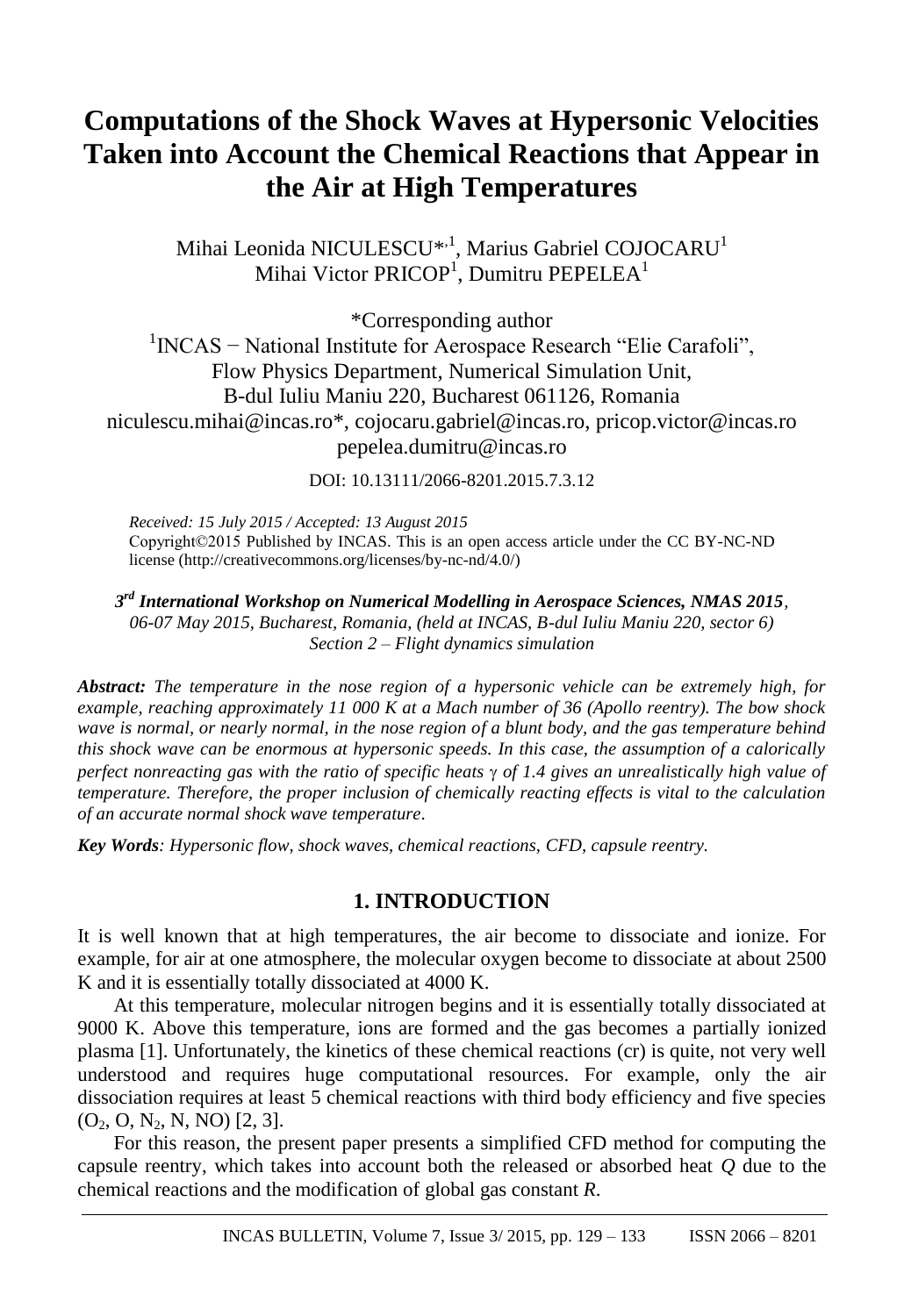# **2. GOVERNING EQUATIONS FOR OBLIQUE SHOCK WAVES WITH CHEMICAL REACTIONS**

The conservation laws of continuity, momentum and energy for oblique shock waves with chemical reactions could be written as follows [4]:

$$
\rho_1 u_{1n} = \rho_2 u_{2n} \tag{1}
$$

$$
p_1 + \rho_1 u_{1n}^2 = p_2 + \rho_2 u_{2n}^2 \tag{2}
$$

$$
\rho_1 u_{1n} u_{1t} = \rho_2 u_{2n} u_{2t} \xrightarrow{(1)} u_{1t} = u_{2t} \tag{3}
$$

$$
\frac{U_1^2}{2} + h_1 = \frac{U_1^2}{2} + c_p T_1 = \frac{U_1^2}{2} + \frac{\gamma R}{\gamma - 1} T_1 = \frac{U_2^2}{2} + h_2 - Q = \frac{U_2^2}{2} + c_{p2} T_2 - Q =
$$
\n
$$
\frac{U_2^2}{2} + h_{2\,cr} = \frac{U_2^2}{2} + c_{p2\,cr} T_2 = \frac{U_2^2}{2} + \frac{\gamma_{2\,cr}}{\gamma_{2\,cr} - 1} T_2 = \frac{U_2^2}{2} + \frac{\gamma_{2\,cr}}{\gamma_{2\,cr} - 1} \frac{p_2}{p_2}
$$
\n(4)

Combining the above equations, one obtains the following link relation between the shock angle  $\beta$  and the flow deflection angle  $\theta$  [1]

$$
\tan\theta = 2\cot\theta \frac{M_1^2 \sin^2\beta - 1}{M_1^2(\gamma + \cos 2\beta) + 2}
$$
 (5)

for calorically perfect nonreacting air while for reacting air, the link relation is [1]

$$
\tan(\beta - \theta) = \frac{u_{2n}}{u_{2t}} = \frac{u_{2n}}{u_{1n}} \frac{u_{1n}}{u_{2t}} = \frac{\rho_1}{\rho_2} \tan\beta
$$
 (6)

#### **3. NUMERICAL SIMULATIONS AND RESULTS**

The main difficulty in the implementation of equations for shock waves with chemical reactions in an in-house code consists in obtainment of reliable data for the released or absorbed heat *Q* due to the chemical reactions. Usually, one gives the pseudo specific heat ratio  $\gamma_{2\text{ cr}}$  instead of released or absorbed heat *Q* because it is more convenient and efficient to implement it from the numerical point of view. Unfortunately, there are very few available works that give data for pseudo specific heat ratio  $\gamma_{2 \text{ cr}}$ , which is clearly a function of temperature and pressure. For example, the reference [1] recommends to use [5] to compute the specific heat ratio  $\gamma_2$  <sub>cr</sub> =f ( $p_2, \rho_2$ ) and temperature  $T_2=f(p_2, \rho_2)=p_2/p_2/R_2(p_2, \rho_2)$ . These functions are quite complex because they have to take into account the chemical reactions (dissociation and ionization) that appear in the air at high temperatures. Unfortunately, our simulations have shown that the function  $T_2=f(p_2, p_2)$  given in [5] is not enough accurate and the function  $\gamma_{2 \text{ cr}} = f(p_2, p_2)$  given in [5] is prone to spurious numerical oscillations that can induce the divergence of iterative numerical algorithm. For this reason, we prefer to use the formulas given in [6] that are more complex but they fix the above mentioned deficiencies.

In order to underline that the proper inclusion of chemically reacting effects is vital to the calculation of an accurate normal shock wave temperature, one presents the case of Apollo reentry, in Table 1.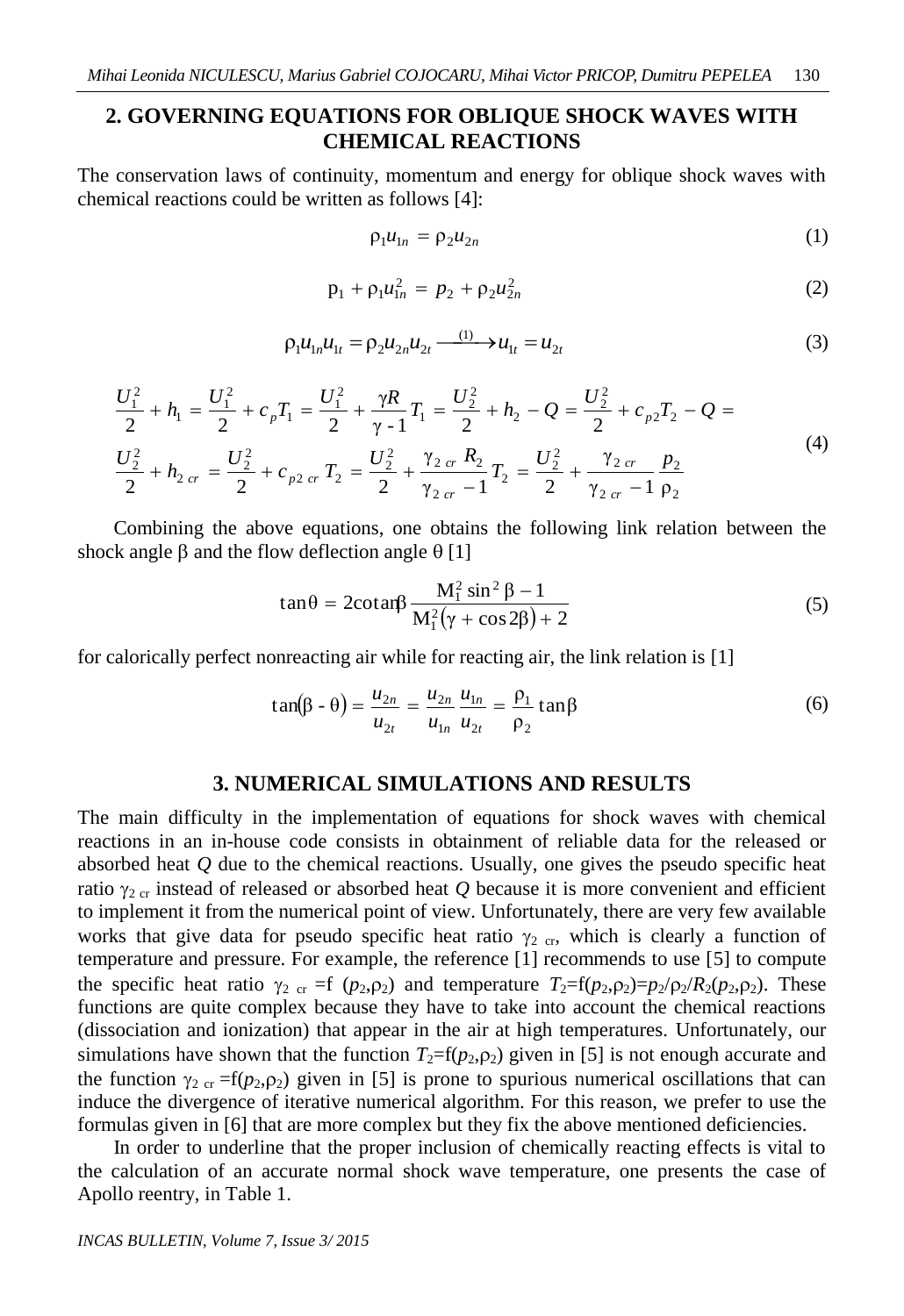| $U_1 = 10972.8$ m/s | for calorically     | for equilibrium     | for equilibrium     |
|---------------------|---------------------|---------------------|---------------------|
| $H = 51816$ m       | perfect nonreacting | chemically reacting | chemically reacting |
|                     | air, $\gamma = 1.4$ | air (CAL Report     | air (INCAS code)    |
|                     |                     | AG-1729-A-2 [7])    |                     |
| $p_2/p_1$           | 1 2 3 3             | 1 3 8 7             | 1463                |
| $\rho_2/\rho_1$     | 5.972               | 15.19               | 15.40               |
| $h_2/h_1$           | 206.35              | 212.8               | 223.0               |
| $T_2/T_1$           | 206.35              | 41.64               | 42.65               |
| $R_2$ [J/(kg.K)]    | 287                 | 2.19 x 287          | 2.23 x 287          |
| $\mu_2$ (kg/kmol)   | 28.96               | 28.96/2.19          | 28.96/2.23          |

Table 1 – Computation of normal shock wave for Apollo reentry

From Table 1, one clearly sees that the chemical reactions have the strongest effect on temperature. Moreover, the calorically perfect nonreacting model considerably overpredicts the temperature behind the normal shock wave  $T_2$  by nearly 5 times, given a highly unrealistic value of 55 377 K. For this reason, it is impossible to use the calorically perfect nonreacting model even in the early stages of design because it is impossible to size the thermal shield of reentry vehicles. Instead, the pressure is governed mainly by the fluid mechanics of the flow, and not so much by the thermodynamics. Furthermore, there is a good agreement between the INCAS results and those published in [7].

Due to the dissociation of oxygen and nitrogen  $(O_2 \rightarrow 2O, N_2 \rightarrow 2N)$ , the air weight  $\mu$ decreases. When the dissociated air weight  $\mu$  becomes 2 times smaller than that of the air at room temperature (28.96 kg/kmol), the air is practically totally dissociated. In the example presented in table 1, the value of temperature behind the normal shock wave  $T_2$  is about 11300 K and air weight  $\mu_2$  is approximately 28.96/2.2 kg/kmol; therefore, the air is completely dissociated downstream to normal shock wave.

The bow shock wave is practically a normal one in the nose region of hypersonic reentry vehicles, after which it becomes an oblique shock wave. For this reason, it is very important and useful to study the oblique shock waves at hypersonic regime.



Fig. 1 – Influence of upstream pressure on oblique shock waves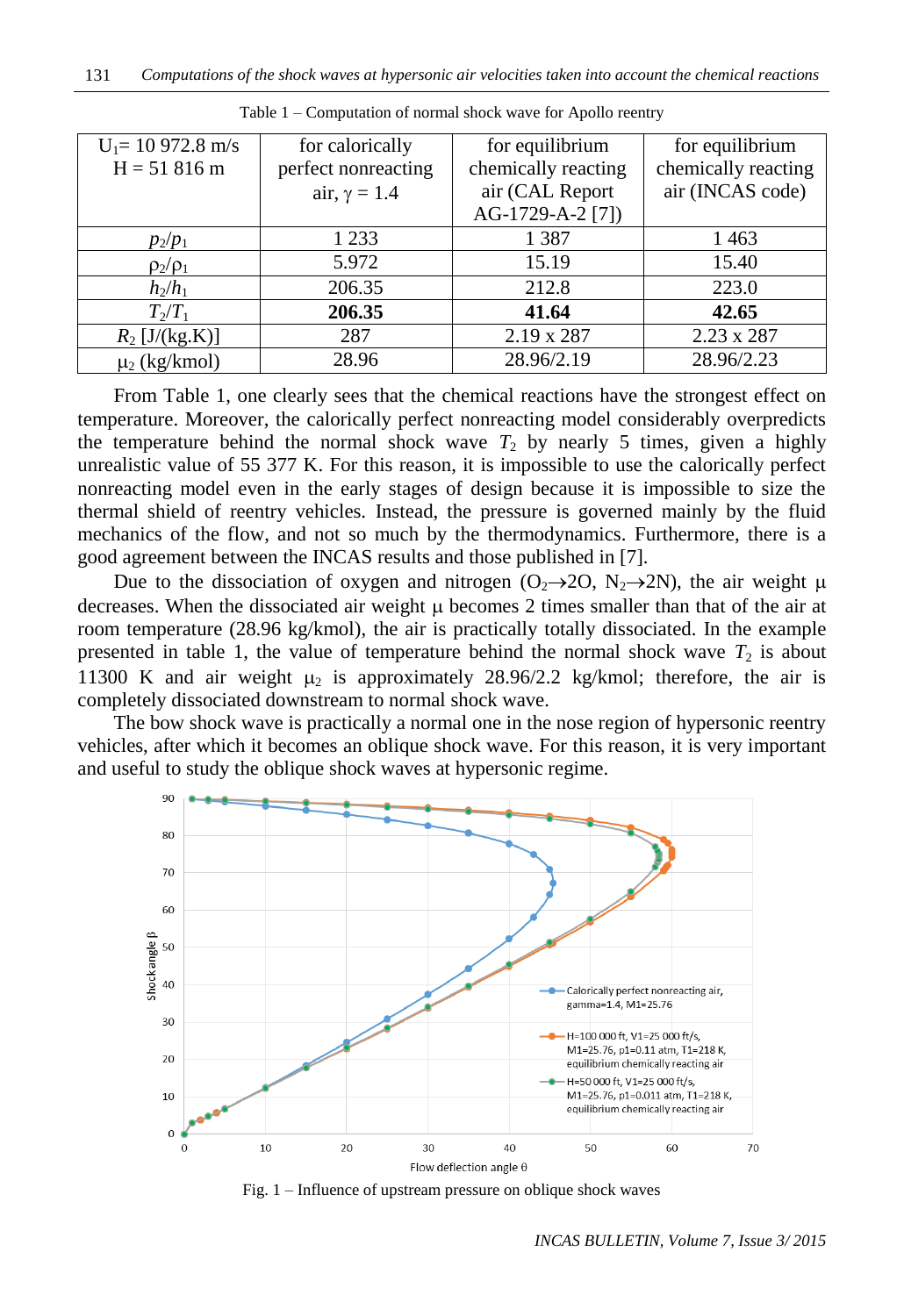In order to underline the importance of chemical reactions at hypersonic regime, even for oblique shock waves, Fig. 1 clearly shows the difference between the traditional calorically perfect nonreacting air model and equilibrium chemically reacting air model, especially for the maximum (detachment) flow deflection angle  $\theta$ .

Moreover, there is a quite good agreement between our results obtained with in-house INCAS codes and those published in [8].

Furthermore, one sees that the upstream pressure has a small influence on chemical reactions because the results for upstream pressure of 0.11atm and 0.011atm are almost identical.

This observation is very important because it suggests that it is possible to assume that the pseudo specific pressure heat  $c_{p}$   $_{cr}$  is function of temperature only in certain pressure ranges.

Unfortunately, there are very few available works that give data for pseudo specific pressure heat  $c_{p \text{ cr}}$ . Moreover, our simulations have shown that the relations for  $c_{p \text{ cr}} = f(T)$ given in [9] are not enough accurate because the numbers that appear in these relations have too few digits.

Even the preliminary simulations of Earth reentry vehicles require a lot of computational work [10]. For this reason, it is useful to have a fast CFD method but it has to be enough accurate.

The real gas model requires more computational effort than the ideal gas model but it is more accurate.

For this reason, we proposed a method based on ideal gas model that takes into account the chemical reactions through introduction of pseudo specific pressure heat  $c_{p \text{ cr}} = f(T)$  given in [9] or in another work, instead of classical specific pressure heat  $c_p$  and through the modification of classical air constant  $R_{\text{air}} = 287 \text{ J/kg/K}$ :

- Compute the normal/oblique shock wave with chemical reactions using equations (1- 6)
- use as global air constant *R* the average mean of  $R_2$  and classical air constant  $R_{air}$  = 287J/kg/K, see Table 1
- use pseudo specific pressure heat  $c_{p \text{cr}} = f(T)$  given in [9] or in another work, instead of classical specific pressure heat *c*<sup>p</sup>



Some results using this methodology are given in Figs. 2 and 3.

Fig. 2 – Mach number distribution for a reentry capsule,  $M_{\infty} = 20$ ,  $p_{\infty} = 0.8627$  Pa,  $c_{\text{p cr}}$  are taken from [9] using ANSYS Fluent 15 [11] and AUSM scheme